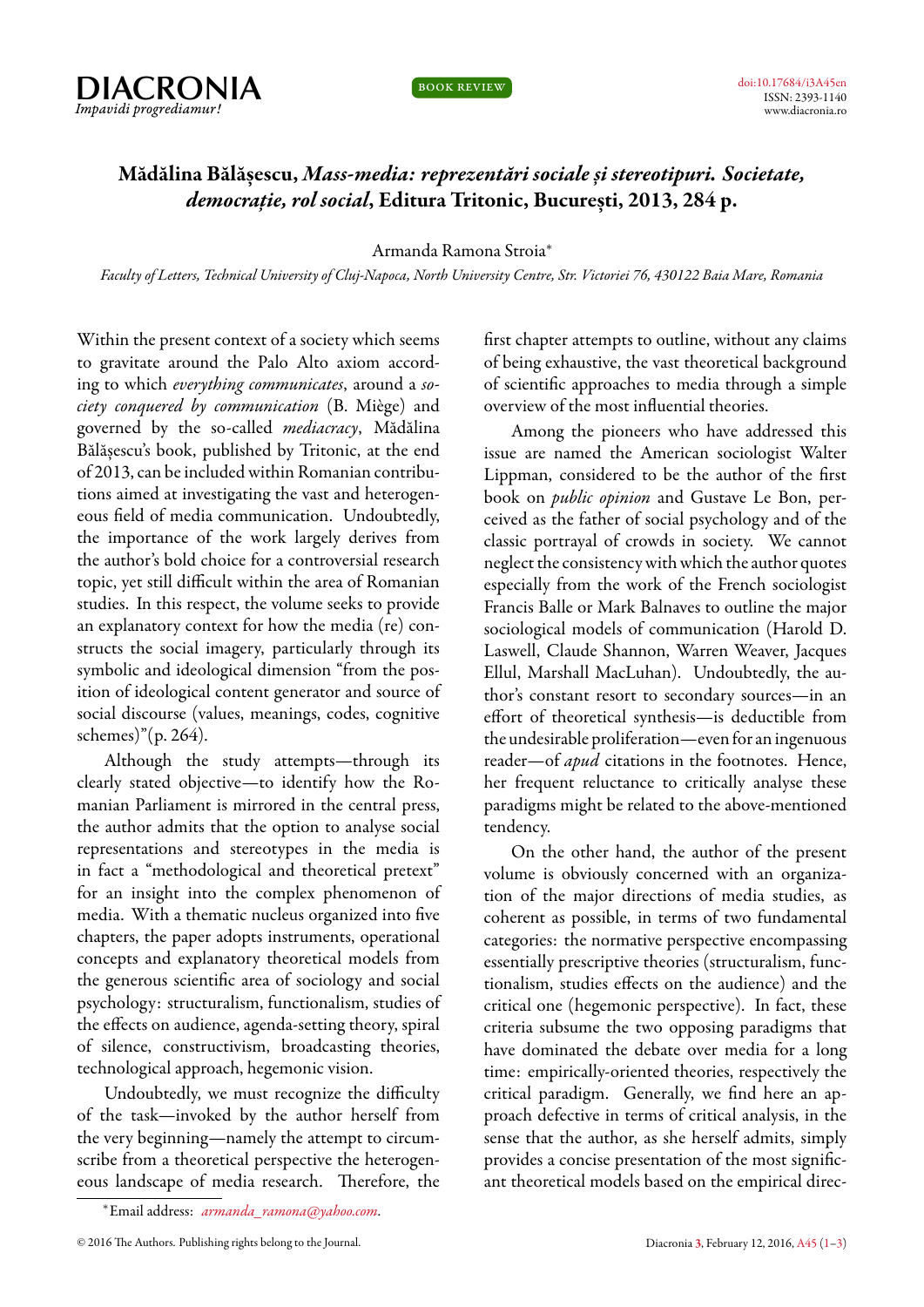tion of media research: *agenda-setting* theory (Maxwell McCombs), *spiral of Silence* (Elisabeth Noelle Neumann), *constructivism*, *broadcast theory* (Rogers Everett curve S), *uses and gratifications*model, *technological approach* (Marshall MacLuhan, Harold Innis, Jerry Mander).

In opposition to the empirical orientation, the critical approach (hegemonic vision) emphasizes the idea of social domination and control through media which is associated with society and mass culture, with cultural standardization and propaganda, these phenomena being held responsible for producing stereotypes in thinking and behavior. Emblematic of this is the radical vision of the Frankfurt School's representatives.

Adhering to Denis McQuail's vision, the author highlights the three representative directions within the hegemonic paradigm: the perspective of political economy (Marxism, Neo-Marxism), the critical sociocultural perspective on mass communication (Frankfurt School with Marxist influences) and the ideological-cultural one (School of Birmingham). According to Bălășescu's view, the common denominator of the above mentioned theories is represented by the idea that "mass media is the most important social vector through which the ruling class at a time in a society imposes its vision on others through ideology, values." (p. 48). The adepts of the ideological-cultural model postulate—through Stuart Hall's outstanding contribution—media's role of qualitative and quantitative leader, but also its function of cultural and ideological "colonization". Finally, mass media contributes to the development of a substantial repertoire of "images, meanings, values and practices of groups and social classes" and thus provides "an inventory of modern capitalism's lifestyles and ideologies " (p. 50) .

The second chapter outlines the theoretical background necessary for the analysis of media from the perspective of its relationship with society (p. 91), addressing through a synthetic, descriptive approach, without analytical claims, some of the key concepts associated with social organization: systems, social change, transition, political regimes, democracy, liberalism, social role of the media.

The first part of the third chapter provides a concise theoretical framework in order to define "the two almost symbiotic concepts" (p. 95), *public space* and *public opinion*, to highlight the central role of the media in the dynamics of this conceptual trinome:

"media is the social protagonist in the democratic public space, actively contributing to create the public agenda" (p. 156). The brief insight into the public space theory is organized around the "classical" perspective and the current one. Public space is defined through the established perspective of the German sociologist and philosopher Jürgen Habermas due to his outstanding work *Public Sphere and its Structural*

*Transformation* which identifies the elements of the public sphere in the context of historical classical patterns: Greek model, the Renaissance one, the modern age typical models—liberalism, socialism, social state (p. 98).

According to the current perspective, the new public space is configured through the dimensions of *citizenship*, *media*, *technical mediation*, the *organization*, *education*, and *identity*. The common denominator of these visions resides, in B. Miège's perception, in shaping the new public space characterized by asymmetry and fragmentation.

In the second part of the chapter the author assigns less space for her attempt to provide a theoretical framework for *public opinion*, perceived as an ambiguous concept, within the "vast, diverse, sophisticated" theoretical field (p. 125) of the interdisciplinary approaches, combining among others, communication sciences, sociology, psychology, statistics. In this section, the reader's attention is focalized on the theoretical clarification of the concept of *public opinion* through the established perspective of Elisabeth Noëlle Neumann, that of Habermas and only tangentially through the Romanian research, with limited reference to the contribution of Septimiu Chelcea.

Of course, the author clearly emphasizes the German researcher's contribution to the theoretical crystallization of this concept through the means of a historical insight aimed at retracing the germs of the idea of *public opinion* in terms of the most significant literary, historical and philosophical sources. Of these, Bălășescu mentions Niccolò Machiavelli's *Prince*, John Locke's *Essay Concerning Human Understanding*, Descartes' meditations, but she also points out the contribution of Jean-Jacques Rousseau, Alexis de Tocqueville, Edward Ross, respectively Harwood Childs, the prolific author of "the 50 definitions of public opinion", excellently synthesized by Noëlle-Neumann under the umbrella of two interpretations: public opinion – as "rational space in which individual opinions coagulate in the democratic back